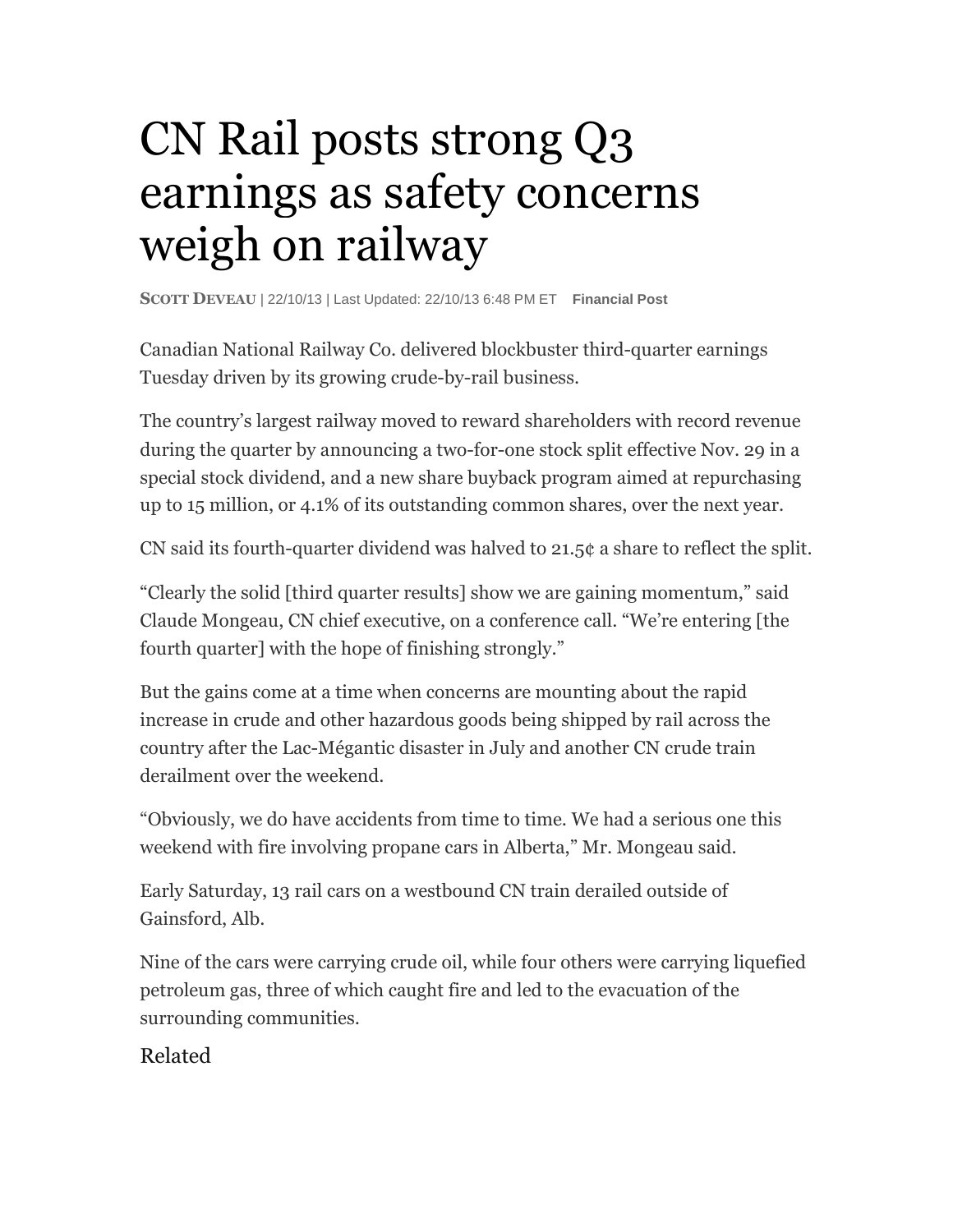- 'Get ready to deal with fear': CP Rail chief Harrison fires back at union critics over safety concerns
- Are derailments the cost of CP Rail's efficiency drive?

Mr. Mongeau noted CN had only 1.3 accidents per million train miles travelled during the quarter, a 43% improvement year-over-year for the quarter.

The incident was, however, one of three high-profile derailments in the last month for the company, and followed on the heels of several others by its smaller rival, Canadian Pacific Railway Ltd., in early 2013.

Those incidents paled in comparison to the runway Montreal, Maine and Atlantic Railway crude train that derailed in Lac-Mégantic in July killing 47 people.

All of these incidents have shone the spotlight on whether there are adequate safeguards in place as more crude is moved by rail and Canada and the U.S. debate building further pipeline capacity, including Keystone XL.

The benefits of moving crude by rail are clear for the railways.

CN reported a net income of \$705 million, or \$1.67 per diluted share for the third quarter, up 6% from a year ago when it reported earnings of \$664 million, or \$1.52 per diluted share, aided by a rapid rise in its petroleum shipments.

Analysts had been expecting earnings of \$1.62 a share, according to Bloomberg estimates.

Revenue rose 8% during the quarter to a record \$2.7-billion as revenue for petroleum and chemicals rose by 17%, intermodal sales jumped 13%, and metals and minerals rose 11%.

But a report issued Tuesday by the Canadian Centre for Policy Alternatives questioned whether there were adequate safeguards in place to guard against disasters.

The report faults the federal government for its "laissez-faire" attitude toward rail safety, including allowing the railroads to set their own safety procedures before they are approved by Ottawa.